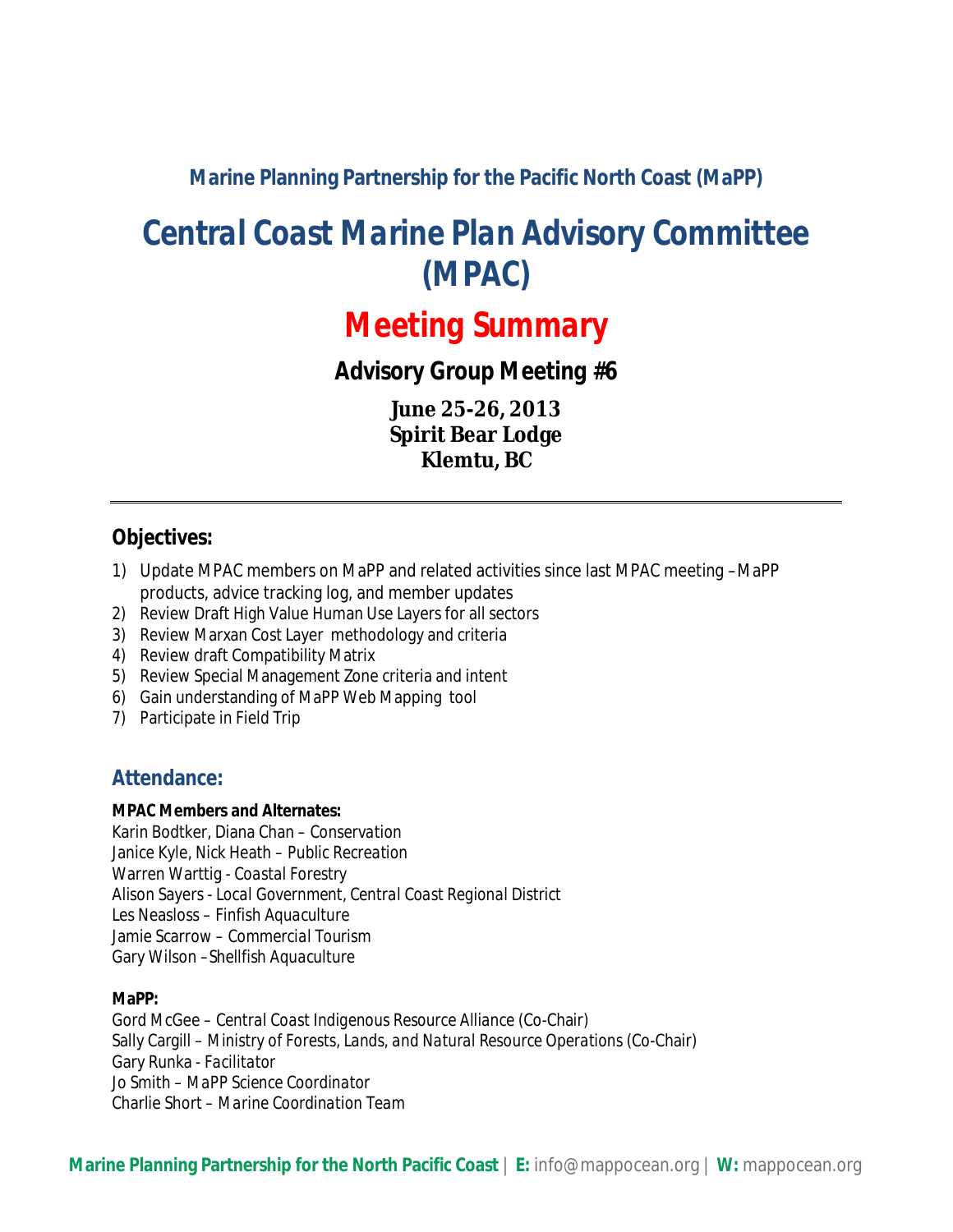Fiona Kilburn – *MaPP Technical Support* Kelly Wozniak – *MaPP Technical Support*

#### **Regrets:**

Mike Pfortmueller –*Recreational Fishing Service Providers* Brian Lande – *Local Government, Central Coast Regional District* Richard Opala – *Finfish Aquaculture* Evan Loveless – *Commercial Tourism* Paul Kariya *– Renewable Energy* Anne Salomon*– Marine Academic*

#### **Observers**:

Whitney Sadowski – *Kitasoo/ Xai'Xais Community Marine Use Planning Implementation Coordinator* Vern Brown – *Kitasoo/ Xai'Xais GIS Technician* Mike Sharko – *Production Manager at Marine Harvest*

# **Day 1**

## **Welcome and Opening:**

- Gord McGee provided a welcome on behalf of the Central Coast Technical Team
- Gord introduced Alison Sayers who is representing Local Government, Gary Wilson who is representing Shellfish Aquaculture, Les Neasloss who is representing finfish aquaculture, and Whitney Sadowski, Vern Brown and Mike Sharko who were observing
- Gord reviewed agenda and purpose of the meeting.
- Meeting participants introduced themselves and provided a brief update on their sectors

### **Updates and Advice Review:**

- Charlie to ensure MPAC/ RMAC members are on PNCIMA list serve
- MPAC members to direct members of the public to Sally or Gord if they are unable to answer questions from members of their sector or the public
- MaPP to develop a briefing note on the key components of the federal MPA Network Design document that will relate to MaPP
- Next Meeting will be September 24-27 in Hakai, followed by another meeting likely late October
- Jo provided a brief update on MaPP Contracts

### **Review Spatial Planning Process and Tools:**

- Gord provided an overview of the spatial planning process and timelines, highlighting opportunities for MPAC to provide feedback
- Jo reviewed how regional and sub-regional Marxan analyses fit in with spatial planning
- Jo reviewed revisions that have been made to the Regional Zoning Framework
- Gord provided detail on the process for developing Special Management Zones

#### **Items Discussed and Actions**

 Gord to add a copy to the MPAC dropbox of the Marine Spatial Planning flowchart contained within the Spatial Planning Process and Tools presentation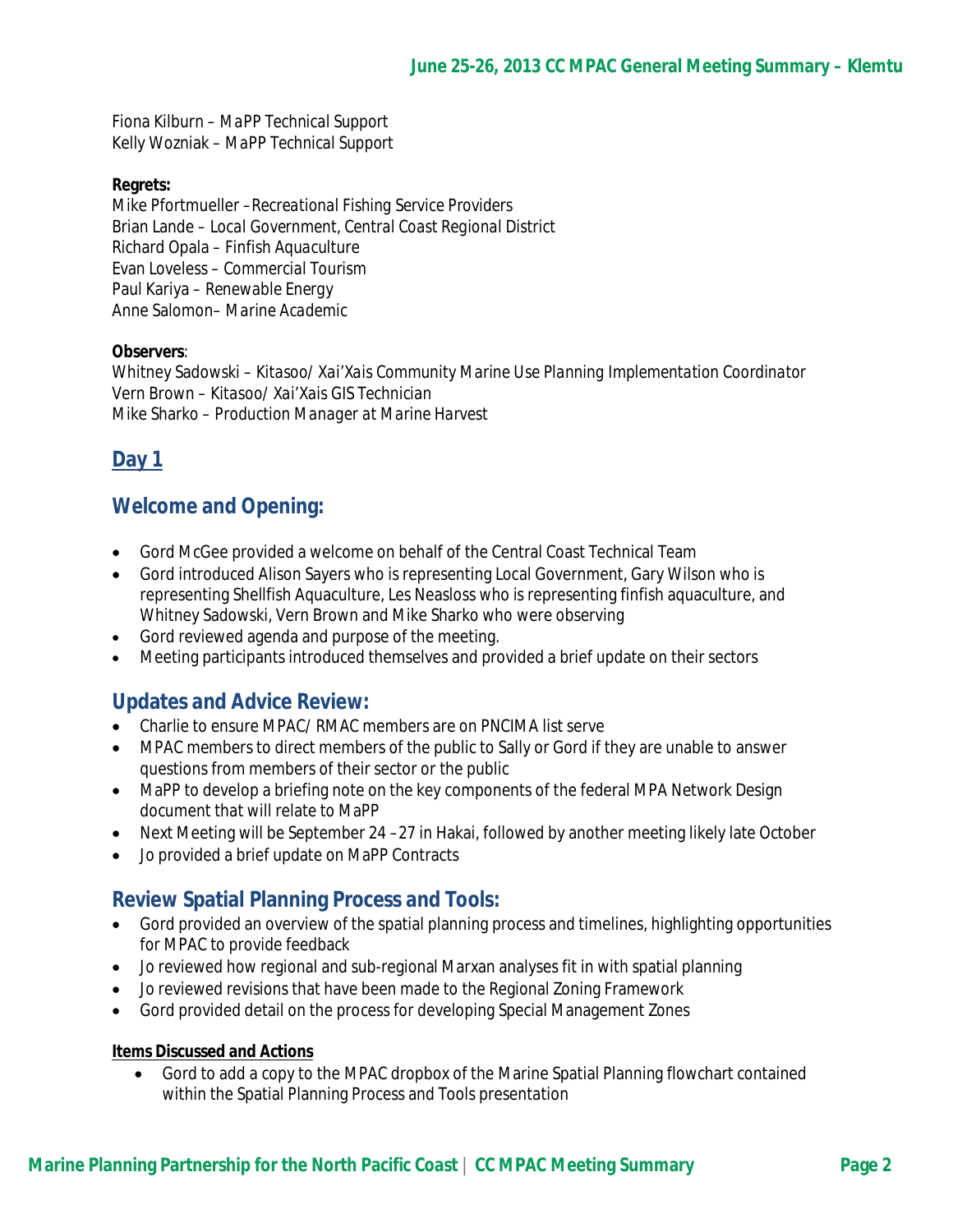- MPAC members to let Gord and Sally know if they have ideas/ suggestions about how to engage communities/ sectors during the public review phase
- Discussed how Marxan selects high priority conservation areas
- Latest version of the Regional Zoning Framework is more explicit
- Clarified that there will likely be several different types of Special Management Zones
- Development of Special Management Zones will be informed by Compatibility Matrix and High Value Human Use Layers

# **High Value Human Use (HVHU) Layers:**

• Sally and Gord explained how the HVHU layers were developed and how they will be used

### **Items Discussed and Actions**

- Printable 8.5x11 maps of each HVHU layer will be placed on dropbox
- Sally and Gord to clarify sources of Transportation Layer
- Sally to double check accuracy of "private" land on Administrative HVHU layer
- Sally and Gord to to follow up with sectors to obtain their HVHU data and/or refine the effectiveness and accuracy of their HVHU layers

# **Day 2**

# **Day 2 welcome and agenda outline:**

Sally, Gord and Gary welcomed everyone back, reviewed the agenda

## **HVHU Layer Wrap-Up:**

- Reviewed outstanding concerns about the HVHU layers
- Reiterated that HVHU layers will be used through the spatial planning process to identify current and potential future conflicts, to identify areas of high value to sectors, and to help assess potential impacts of the plan on sectors

### **Items Discussed and Actions**

- Conservation sector to present HVHU layer that delineates areas of high value for conservation
- Jo to follow up with Bill Johnson regarding refinement of the renewable energy HVHU Layer

## **Compatibility Matrix:**

Jo described the purpose of the compatibility matrix and explained how it was developed.

#### **Items Discussed and Actions**

- Matrix will be an appendix to the Regional Zoning Framework
- MaPP staff to clarify in compatibility matrix text that conservation compatibilities will be addressed through the Recommended Uses and Activities Tables
- Jo to get feedback from John Day and Bud Ehler regarding whether or not to include conservation in the compatibility matrix
- MaPP staff to add language in the compatibility matrix text about EBM
- MaPP staff to take away for consideration MPAC comments on particular matrix cells, compatibility designations, annotation, and categories